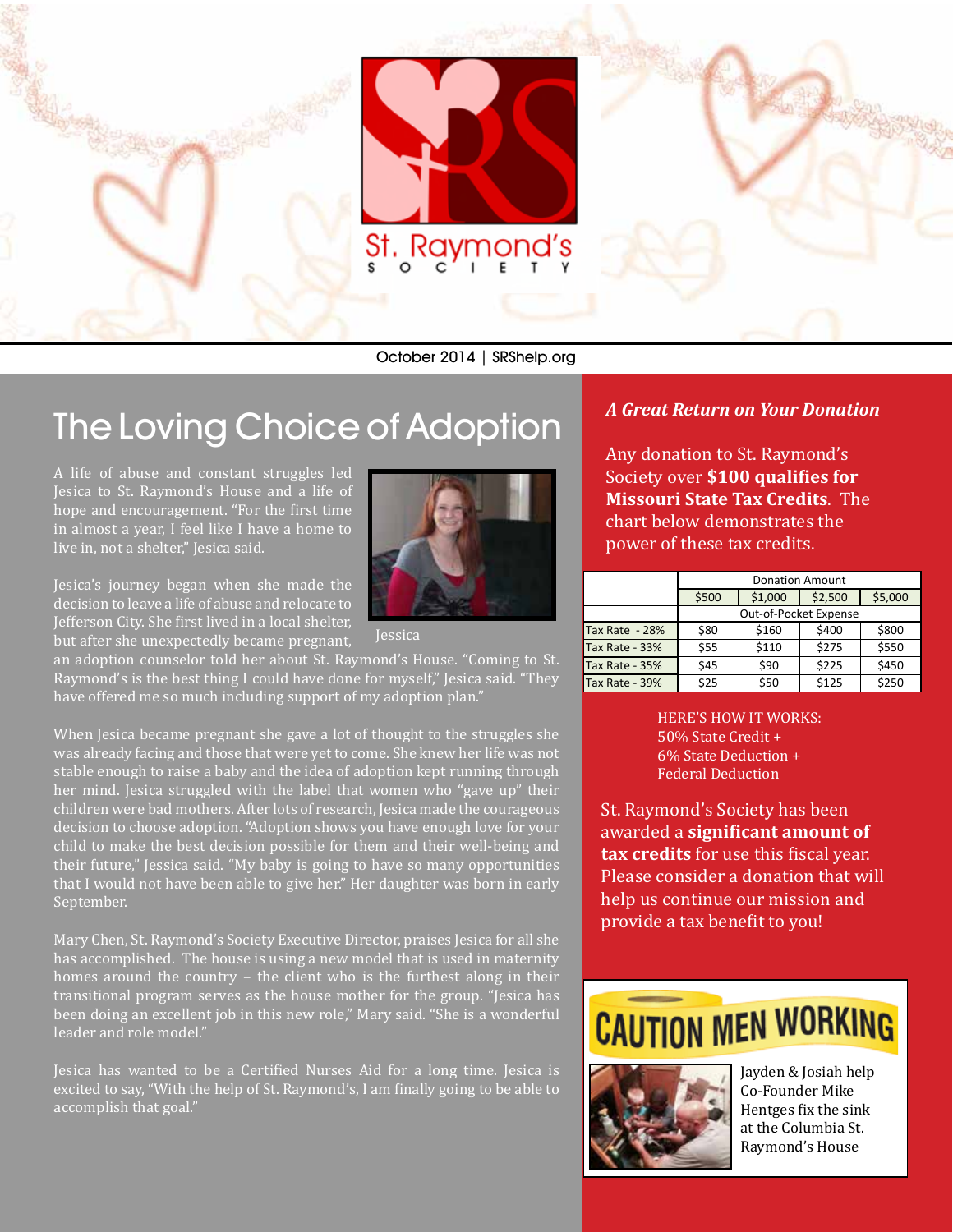# **PARTNERING W** PROVIDING RESOURCES, PRO

## ST. RAYMOND'S IN YOUR COMMUNITY

## A Passion for Mentoring



*"God is so good! He gave me someone to walk with from the beginning"* SRS Mentor, Karen Leydens smiled as she explained how mentoring has become a passion in her life. She actually refers to is as a "calling." For over 19 years Karen has come along side of women in various troubled situations and walked through the valley with them.

Karen was mentored after going through her own addiction to alcohol. Part of her recovery was to pass on the lessons she learned. She was taught that a person with 1 week of sobriety can help someone with 1 day and to keep a handful of people you know you can contact in crisis. *"Having a mentor is saying to someone else 'I give you permission to tell me anything you see going on in my life that needs to be addressed and speak truth to me.'"* Karen speaks truth to her mentees with compassion and love because those things were shown to her in her time of need.

Karen was introduced to St. Raymond's Society through her church, Solid Rock Family Church. She toured the Jefferson City House and was quickly paired with Sadie, a mother of two children. Karen has appreciated the team-approach that SRS uses in working with clients. She especially enjoys getting to know the kids too, something that hasn't been a part of prior mentoring experiences. Karen and Sadie have been through a lot together, successes and errors, and their relationship is stronger than ever. Perhaps the most important thing Karen has taught Sadie is to live in the now and give the rest to God. With so many issues facing SRS clients, the skill to focus on one thing at a time is crucial in affecting a family's overall situation. Karen

and Sadie pray together regularly, whether it's in person or over the phone. Sadie, who is now employed as a delivery driver for Pizza Hut, has also learned to turn on worship music in her car when anxiety and fear creep in. Sadie says it has made a real difference!

As a seasoned mentor, Karen has wisdom for those considering being a mentor. *"You have to watch to make sure you aren't helping someone just to avoid looking at your own problems"* She also advises that those who want a mentor should pray for the right person

to be brought into their lives. Her mentor told her long ago, *"When the student is ready, the teacher will appear."*



Karen and Sadie continue to work together and the fruit is evident. Sadie now has a

vehicle, a full-time job, stable child care for her children and continues to work with her recovery program. Sadie has saved money (which she says is a first for her) and hopes to move into her own apartment soon. Both women feel significantly blessed to have one another, not just for now, but for the future.

#### The godly give good advice to their friends Proverbs 12:26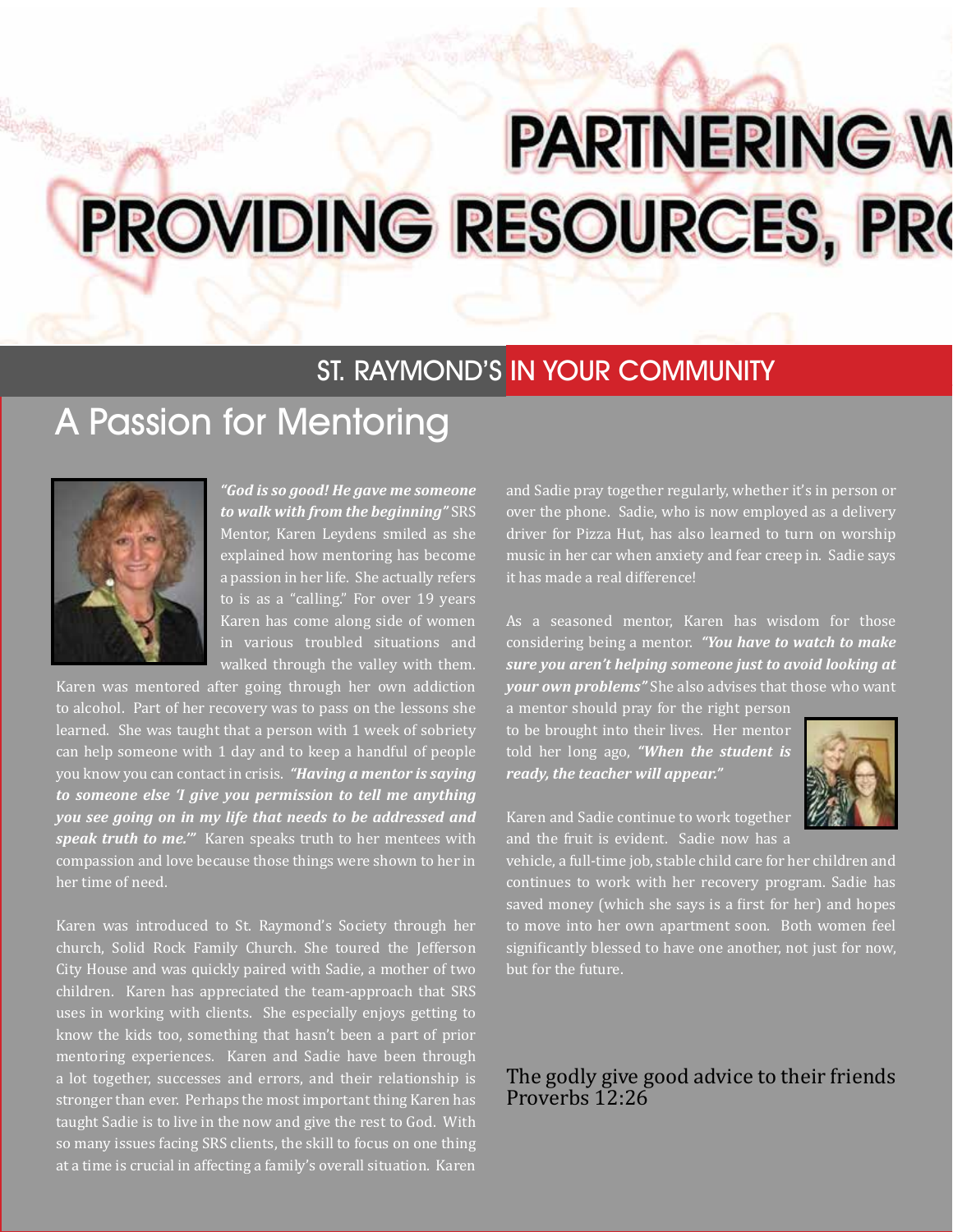# *ITH MOTHERS,* **OMOTING SELF SUFFICIENCY**

## YOU HELPED!

## Where Are They Now...





Delilah - You may not recognize this little lady, but at a couple of months old, Delilah is living with her mother in a new city, closer to extended family. She is happy, healthy, and beautiful!



Alex - A House Guest in 2012, Alex has exceeded every expectation! She is employed full-time with Corwin Honda and is a consistent leader with her recovery group. She is also a full-time accounting student at Columbia College. Alex, her boyfriend and their three children recently moved into their own home. We are so proud of Alex!



Misti - Also a House Guest in 2012, Misti has maintained her career as a receptionist with Dr. Spoledor's office at JCMG. Misti has a stable apartment with her son, Andrew. Great job, Misti!





DID YOU KNOW? St. Raymond was the patron saint of expectant mothers and midwives. He lived in the 1200's and was a ransomer who worked off the debts of other people to bring glory to God.